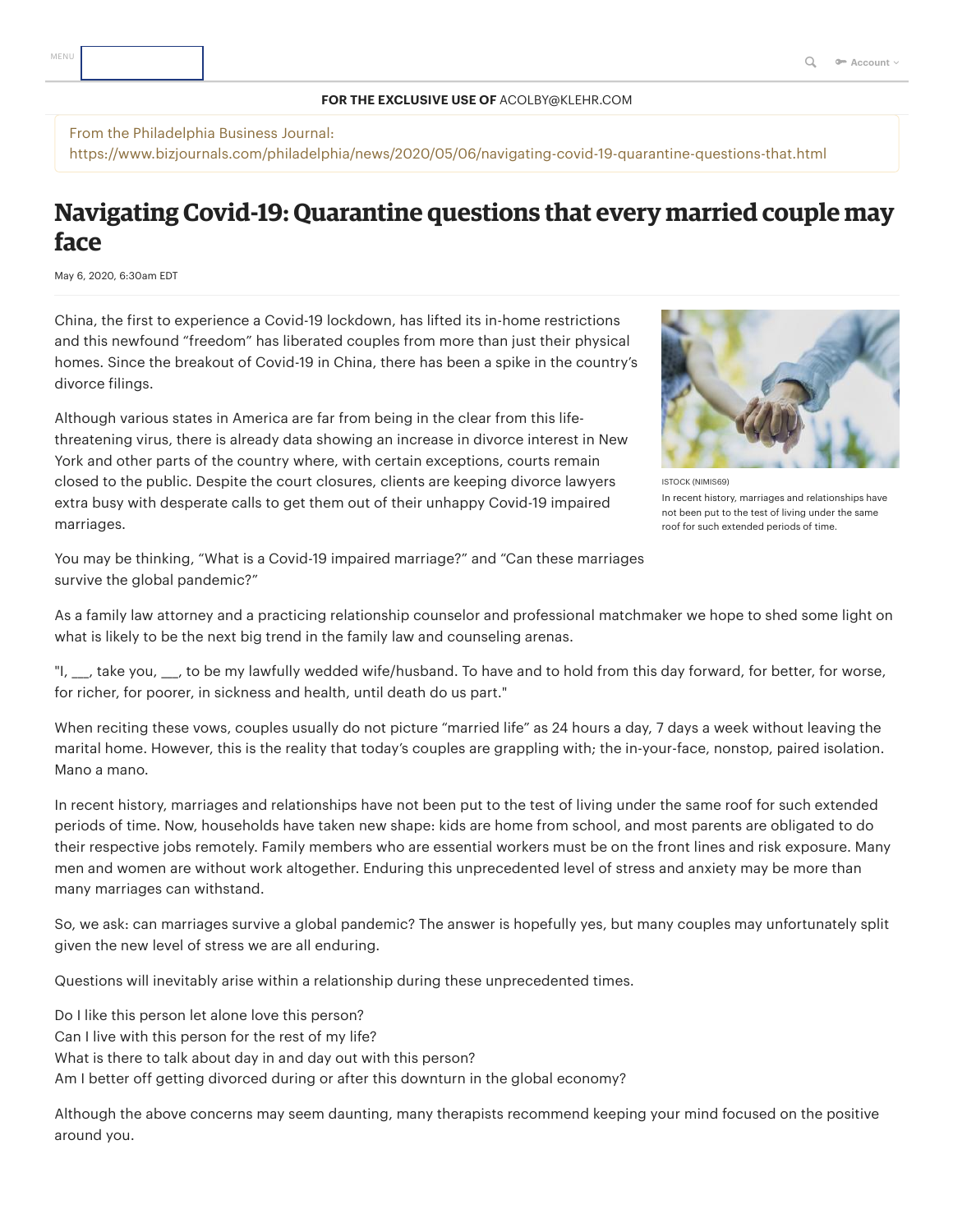This, they say, is the time to remember all the wonderful reasons why you married each other instead of why you can't live with this said person. These times we are living in with social distancing and near seclusion can create the perfect storm to bring out the worst in people. How does one deal with too much togetherness? One answer is to concentrate not on what is wrong, but rather on what is right and meaningful. Let's call it a "pandemic pause." Take stock in what you have as well as what made you fall in love in the first place. Crack open family milestone albums or videos and relive happier times and memories of loved ones.

When living within the monotonous slog that is quarantining, it is important to maintain structure and balance in any given day or even week. From mundane to crucial, tasks should be divvied up among partners. Responsibilities such as who puts out the trash, who gets the enviable job of grocery shopping, whose turn is it to make dinner, or even who decides what movies to watch should be rotated. Last but certainly not least, intimacy should not be forgotten.

Couples must be creative and make a "social" life for themselves. Have a virtual dinner date with your closest friends. Set a get together with peers or old roommates on a Saturday or a Tuesday night via Zoom or Skype. Connect with long distance relatives who usually just get a quick hello here and there. Knowing when to give each other space is equally as important.

The flip side of this positive view on the challenges created by Covid-19 and the related governmental restrictions and guidelines for how we live our daily lives include:

While I knew we had drifted apart, being home and in daily contact with my spouse and/or children 24/7makes me realize and appreciate how little we really have in common anymore.

All those little things that bothered me pre Covid-19 lockdowns are now intolerable.

I can hardly figure out how I am going to make it through the end of this month let alone the rest of my life with this person. I feel like I barely know him/her anymore and/or I can barely stand to be around him/her. Why not free myself from the shackles of matrimony and parenthood?

Some of these statements and questions may seem extreme and overly dramatic, but for many they ring true. The workaholic or the full-time homemaker spouse, who has spent less than 10 hours a day with their significant other and children for the last 10, 20 or 30 plus years of life may be unable to cope with the realities of their Covid-19 impaired lifestyle, with divorce seeming to be the only way out.

Before you jump on the Covid-19 divorce bandwagon and call/text/e-mail or schedule a Zoom meeting to reach out to a divorce lawyer, there are a number of economic factors you may want to consider before making a decision that can have serious financial impact now, and in the future, more than ever.

Among those financial considerations related to divorcing in the midst of a pandemic are the following:

Can you really afford to set up a second household with a second set of expenses if your work has cut back on or eliminated your compensation entirely due to the potential recession in the wake of Covid-19?

Will the record high unemployment rate support your spouse's claim that he/she cannot find employment therefore giving them little or no earning capacity for making support determinations?

Will the effects of COVID-19 make selling your marital home and/or other real property an added challenge and hurdle? Will you be penalized or benefitted by the realities of a post COVID-19 real estate market? For example, will the value of the marital residence be treated as lower and having less equity for one spouse to buy out the other spouse's equitable interest? Will the down stock market create benefits for valuing your marital and/or separate assets and estate and your ability to buy out the other spouse's interest in your portfolio?

Will the low interest rates impact the valuation of a business interest to your benefit or detriment?

Will the low interest rate enable you to better afford the monthly payment for a loan to buy out the other parties' interest in certain assets like real estate or a business?

Will creditors be less or more inclined to forgive a portion of the marital debt owing and due for a cash payment? Will you benefit from your reduced or non-existent income being used to base your support obligations?

Will expenses that were part of a couples pre-COVID-19 lifestyle be deemed reasonable and necessary going forward?

The above are several of the considerations that you should be thinking about, but by no means is this list exhaustive.